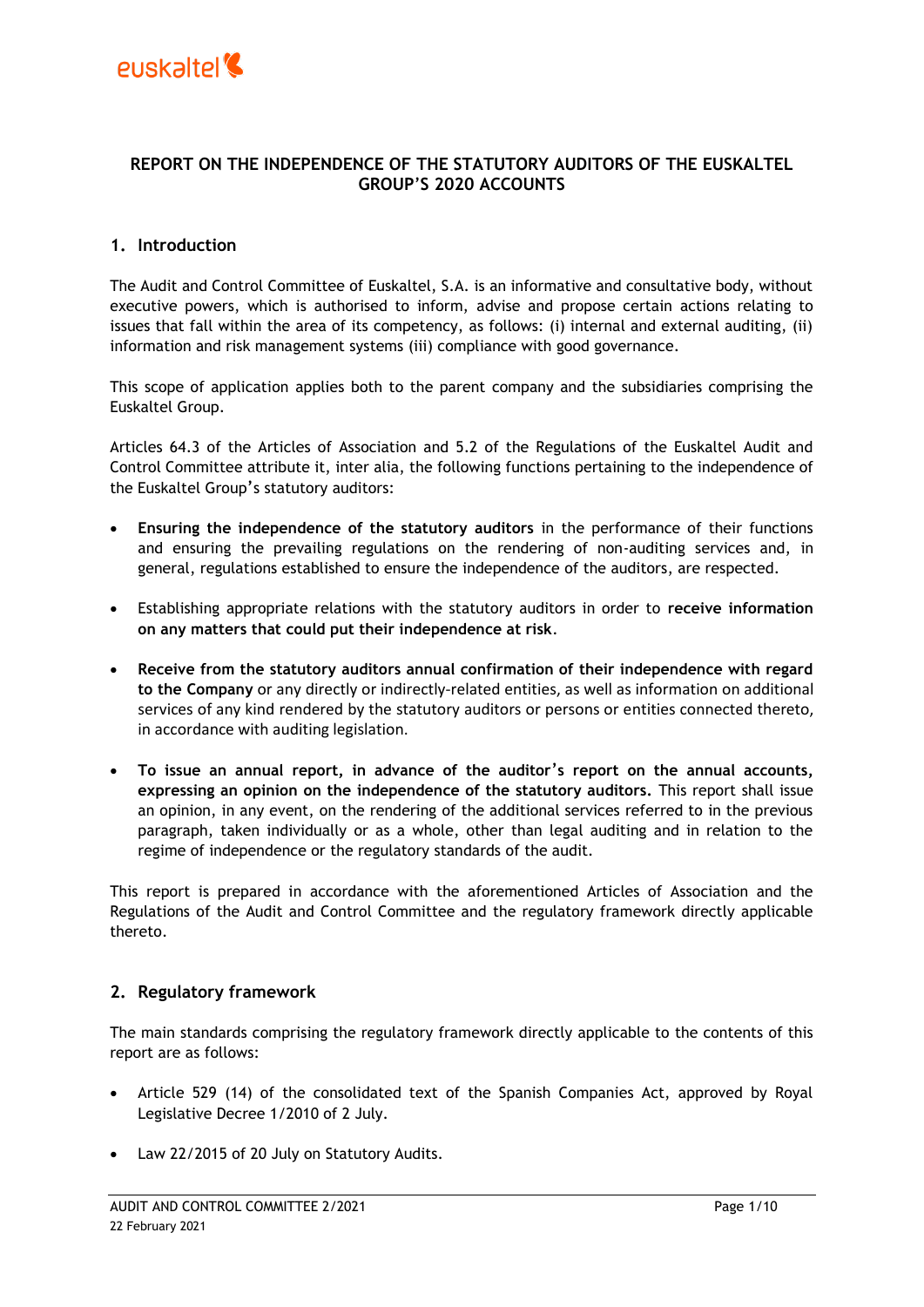

- Recommendations 6 and 42 of the 2015 Code of Good Governance of listed companies, reviewed in June 2020.
- Article 64 of the Articles of Association of Euskaltel, S.A.
- Article 5.2 of the Regulations of the Audit and Control Committee of Euskaltel, S.A.
- The Technical Guide to Audit Committees of Public Interest Entities published by the CNMV on 27 June 2017.

### **3. Main activities undertaken by the Audit and Control Committee of Euskaltel, S.A. to ensure the independence of the statutory auditors in exercising their functions**

3.1. The Audit and Control Committee of Euskaltel, S.A. and its Chairperson have held a series of meetings with the Group's statutory auditors, both with Company Management present and without.

Among other issues, these meetings have done follow-up to ensure that no issues have arisen that could jeopardize the independence of the Company's auditors in relation to the Euskaltel Group.

In addition to the working meetings, the following meetings have been held with the statutory auditors during 2020 in the context of the Audit and Control Committee, addressing the following key matters pertaining to its function:

| Date       | Main issues analysed                                                                       |
|------------|--------------------------------------------------------------------------------------------|
| 20/02/2020 | External auditor's progress report on the audit of the financial statements<br>$\bullet$   |
|            | for fiscal year 2019.                                                                      |
|            | Status of the Audit Plan, procedures pending to date and follow-up of special<br>$\bullet$ |
| 24/02/2020 | focus areas for the entire Group.                                                          |
|            | Other matters pertaining to the Audit Plan, e.g. internal control, accounting<br>$\bullet$ |
|            | estimates and audit adjustments.                                                           |
|            | Verification of the compliance with the communication obligations between<br>$\bullet$     |
|            | the auditor and the Audit Committee.                                                       |
|            | Preliminary drafts of the auditor's reports.<br>٠                                          |
|            | Follow-up to ensure there are no issues affecting the independence of the<br>$\bullet$     |
|            | statutory auditors.                                                                        |
| 22/07/2020 | Group consolidation scope.<br>٠                                                            |
|            | Consistency in the application of the accounting principles applicable to the<br>$\bullet$ |
|            | Annual Accounts in relation to the interim financial statements.                           |
|            | Matters pertaining to the Audit Plan, e.g. audit risks, internal control,<br>$\bullet$     |
|            | accounting estimates, unusual transactions or events and audit adjustments.                |
|            | Changes in applicable regulations.                                                         |

All of these meetings have been held in line with the previously defined schedule and in the normal course of the Audit and Control Committee's activity.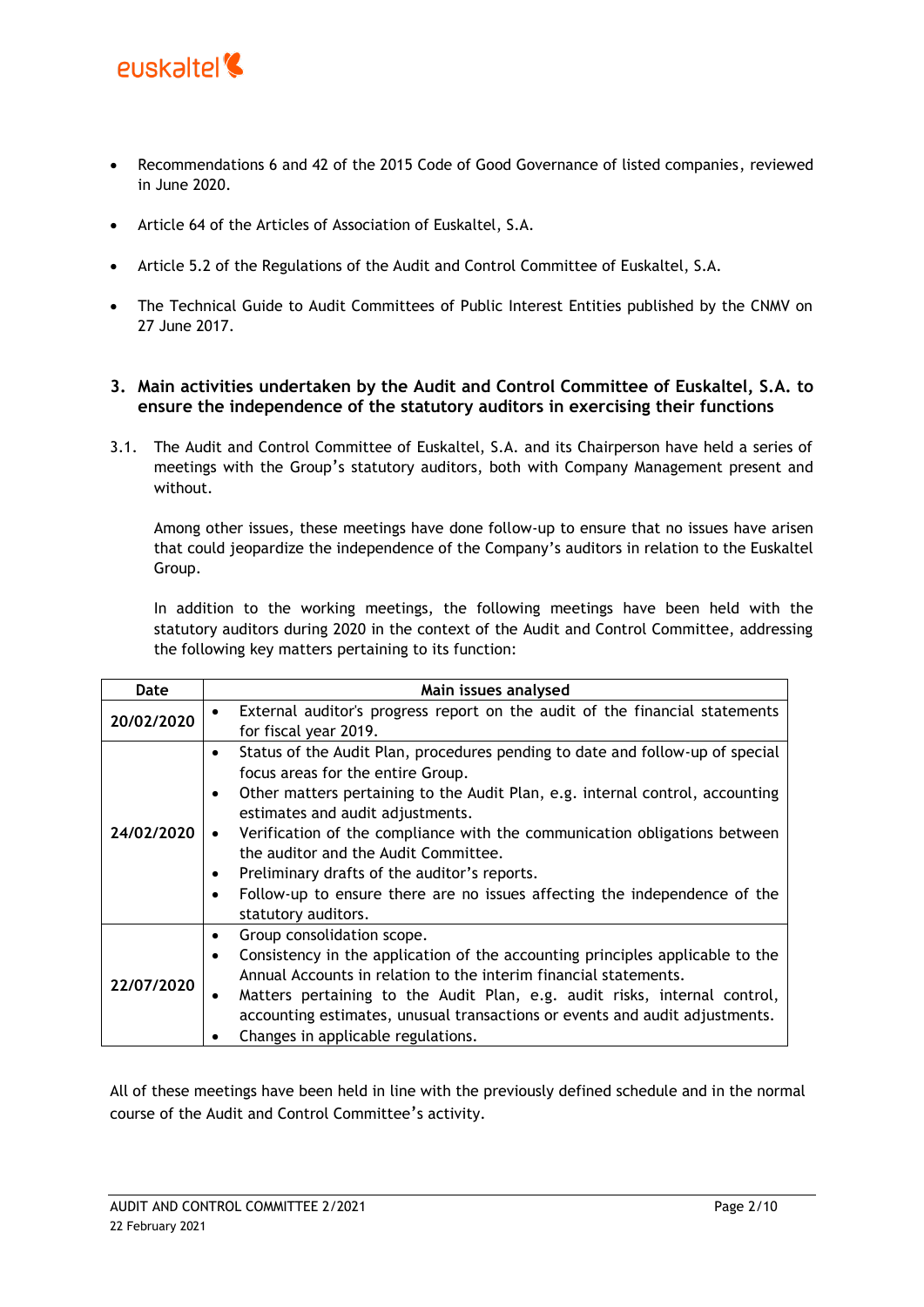

3.2. The Audit and Control Committee, without the external auditor present, has undertaken additional monitoring of the relationship with the external auditor and the issues that could affect its independence at the following sessions:

| Date       | Main issues analysed                                                                          |  |  |  |
|------------|-----------------------------------------------------------------------------------------------|--|--|--|
| 24/02/2020 | Analysis and preparation of the report on the independence of statutory<br>auditors for 2019. |  |  |  |

3.3. The services rendered to the Euskaltel Group directly by the Group's statutory auditors and other firms in the same network during 2020 have been analysed, with the following results (in thousands of euros):

|                                                                                            | Group |
|--------------------------------------------------------------------------------------------|-------|
| Amount of audit services                                                                   | 199   |
| Amount of other assurance services                                                         |       |
| Amount of other services:                                                                  | 9     |
| Total amount for services provided by KPMG Auditores, S.L.                                 |       |
| Amount invoiced for other services by other firms in the KPMG network                      |       |
| Total amount for services provided by KPMG Auditores, S.L. and other firms in its network: | 265   |

Based on this analysis, it has been established that in 2020 the fees charged for all items do not affect the independence of the Company's statutory auditors.

The fees for audit services include the auditing of the consolidated annual accounts of Euskaltel, S.A. and subsidiaries and the auditing of the individual annual accounts of the companies in the Group (Euskaltel, S.A. and R Cable y Telecable Telecomunicaciones, S.A.U.).

The amounts invoiced by KPMG Auditores, S.L. for other assurance services correspond to the limited review of the consolidated financial statements for the six-month period ended 30.06.20, amounting to 45 thousand euros.

The amounts invoiced by KPMG Auditores, S.L. for other services correspond to:

- Agreed procedures in relation to compliance of certain financial covenants, for an amount of Euros 3 thousand.
- Agreed procedures in relation to compliance of certain agreements with TV channels, for an amount of Euros 6 thousand.

The amounts invoiced for other services by other firms in the KPMG network relate to the ISAE3000 review of the Non-Financial Reporting Statement for the year 2020, amounting to EUR 12 thousand.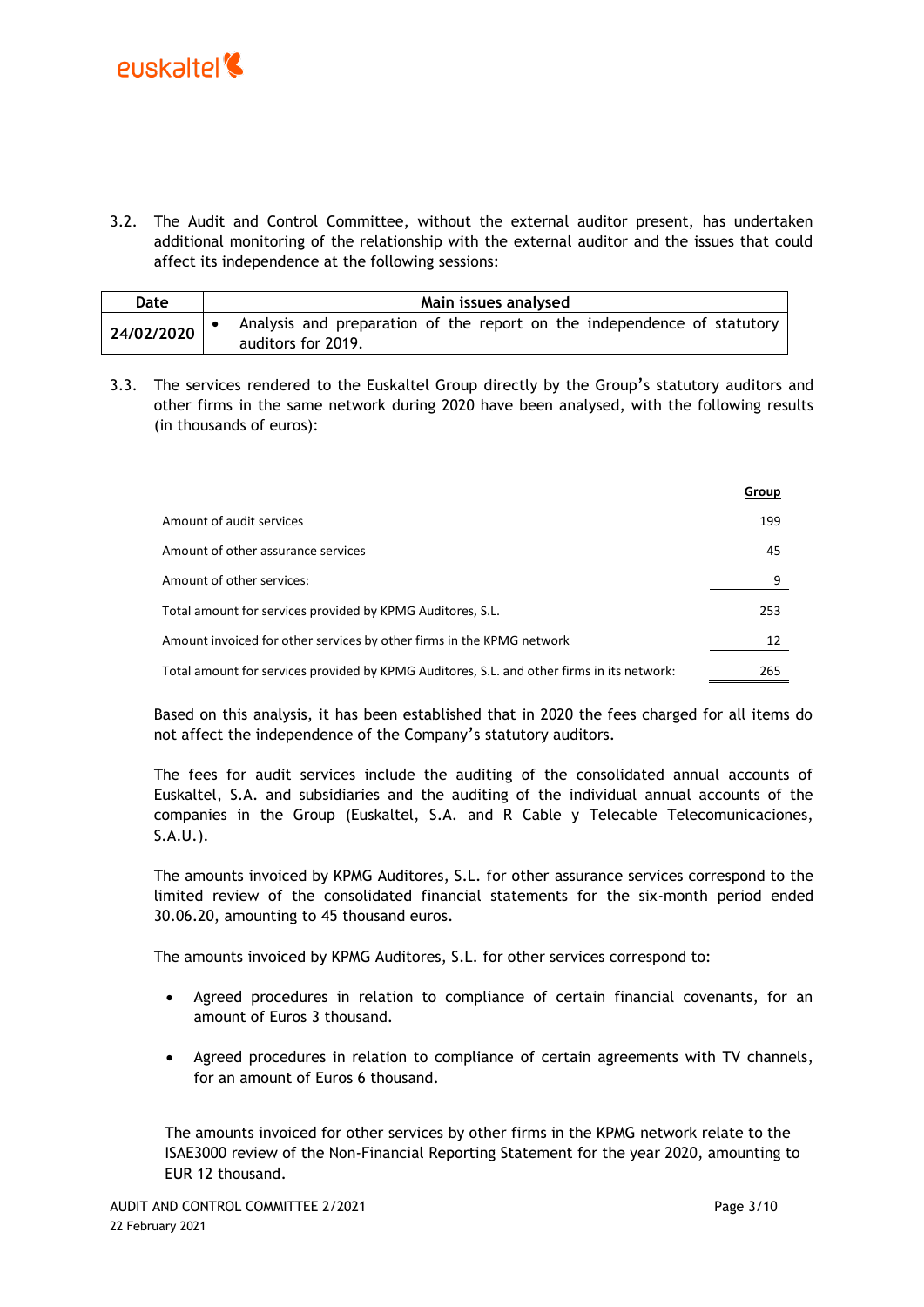

- 3.4. Statutory auditors' fees are approved by the Audit and Control Committee through the Group's Internal Audit services, ensuring that neither quality nor independence are compromised.
- 3.5. A policy has been defined on recruitment and relations with the External Auditor.
- 3.6. A procedure has been approved for selecting the statutory auditor and engaging services other than statutory auditing, in order that, among other matters, there is a limit to the services that can be commissioned from the statutory auditors and this can only be approved by the Group's Audit and Control Committee, as per article 21 of the Group's Audit and Control Committee Regulation.
- 3.7. Proper statutory auditor rotation has been analysed, with 2020 being the eighth consecutive year the Parent company has been audited by the same audit firm and the sixth consecutive year in the case of the consolidated Group.
- 3.8. Written confirmation has been obtained to attest to the independence of the statutory auditors from the Company or entities directly or indirectly relating thereto, as set forth in article 64.3 of the Articles of Association of Euskaltel.
- 3.9. In this written confirmation, which is attached as an Appendix hereto, apart from the services referred to in point 3.3 above, the fees charged to other entities related to the Company, which are above the scope of consolidation of Euskaltel, S.A. and subsidiaries, by firms from the KPMG Auditores, S.L. network are also reported.
- 3.10. This written confirmation expressly states that:

"*The audit team, KPMG Auditores, S.L., and, where applicable, other persons belonging to the audit firm and, where appropriate, other firms of the network, with the applicable extensions, have met the independence requirements in accordance with the Spanish Audit Law and Regulation (EU) No. 537/2014 of 16 April 2014.*

*(...)*

*Our Firm (sic) has implemented in-house policies and procedures designed, as described in section 3 of KPMG Auditores, S.L.'s 2020 Transparency Report available at [https://home.kpmg/es/es/home/tendencias/2021/01/i](https://home.kpmg/es/es/home/tendencias/2021/01/)nforme-transparencia-2020.html, to provide you (sic) with reasonable assurance that KPMG Auditores, S.L. and its personnel and, where applicable, other persons subject to independence requirements (including personnel from the network firms) preserve their independence when required by applicable legislation.* 

*These procedures include those aimed at identifying and assessing threats to our independence that could arise from circumstances associated with audited entities, including those that could give rise to causes of incompatibility and/or require application of safeguard measures to reduce threats to an acceptably low level.*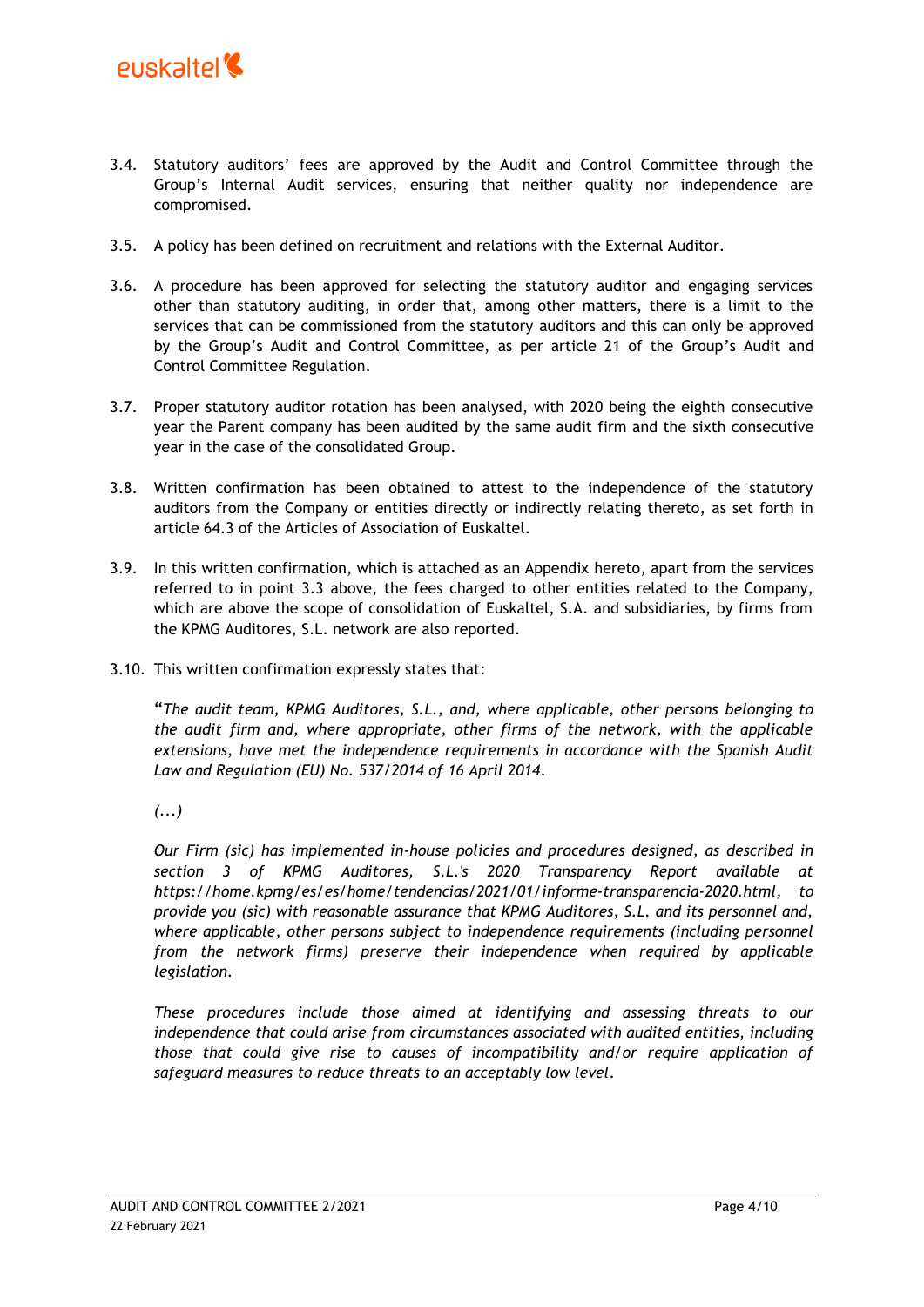

*In relation to the aforementioned audits, based on our professional judgement no circumstances have been identified that, individually or as a whole, could present a significant threat to our independence, and which would therefore require the application of safeguard measures or could give rise to a situation that is not permitted under independence rules.*"

## **4. Audit and Control Committee Opinion on the independence of the statutory auditors**

Based on the activities carried out, the Audit and Control Committee of Euskaltel, S.A. considers that, during 2020, and up to the date of preparation of the Euskaltel Group's Annual Accounts for 2020, the independence of the statutory auditors of the Company and the consolidated Group has been maintained, in accordance with the provisions of Auditing Act 22/2015 of 20 July enacted by Royal Legislative Decree 1/2011 of 1 July and its implementing regulations.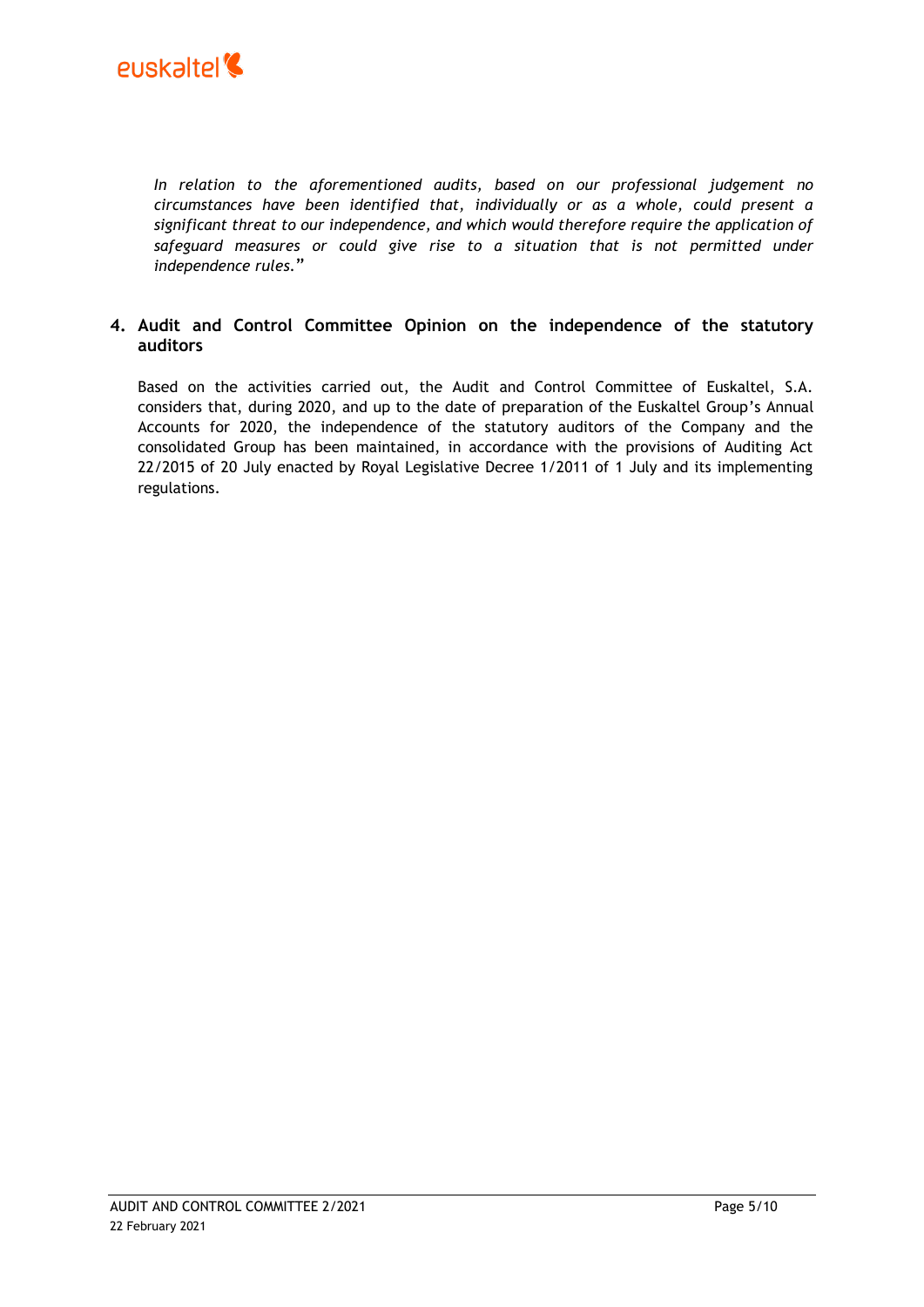

## APPENDIX- EXTERNAL AUDITOR LETTER OF INDEPENDENCE



**KPMG Audiores, S.I. Torre Iberdrola** Plaza de Euskadi, 5 48009 Bilbao Tel +34 94 479 73 00<br>Fax +34 94 415 29 67 www.kpmg.es

**Euskaltel, S.A.** Parque Tecnológico, 809 48160 Derlo (Bizkala)

For the attention of Ms. Ana Garda Faul

17 February 2021

Dear Madam.

On 2 June 2020, we were appointed as auditor of the individual and consolidated annual accounts of Euskaltel, S.A. and its subsidiaries (hereinafter "Euskaltel" or "the Group") for the year ended 31 December 2020.

In relation to our appointment as auditor and as required by Technical Auditing Standard (NIA-ES) 260 (Revised) on "Communication with those charged with governance" for Public Interest Entities (PIEs) which, exclusively for the purpose of that stipulated in the standards regulating the audit activity, are defined in Article 8 of Royal Decree 02/2021 of<br>12 January 2021 approving the Regulation Implementing the Revised Spanish Audit Law, and in the second transitory provision of Royal Decree 309/2020 of 11 February 2020, and considering the provisions of article 529 quaterdecies 4.e) of the Revised Spanish Companies Act, approved by Royal Legislative Decree 1/2010 of 2 July 2010 (amended by the fourth final provision of Spanish Audit Law 22/2015 of 20 July 2015) and the provisions of article 81 of the Regulation Implementing Spanish Audit Law 22/2015 of 20 July 2015, approved by Royal Legislative Decree 2/2021 of 12 January 2021, we hereby confirm that:

· The audit engagement team, KPMG Auditores, S.L. and, where applicable, other persons belonging to the audit firm and, where appropriate, other firms of the network, with the applicable extensions, have met the Independence requirements in accordance with the Spanish Audit Law and Regulation (EU) No. 537/2014 of 16 April 2014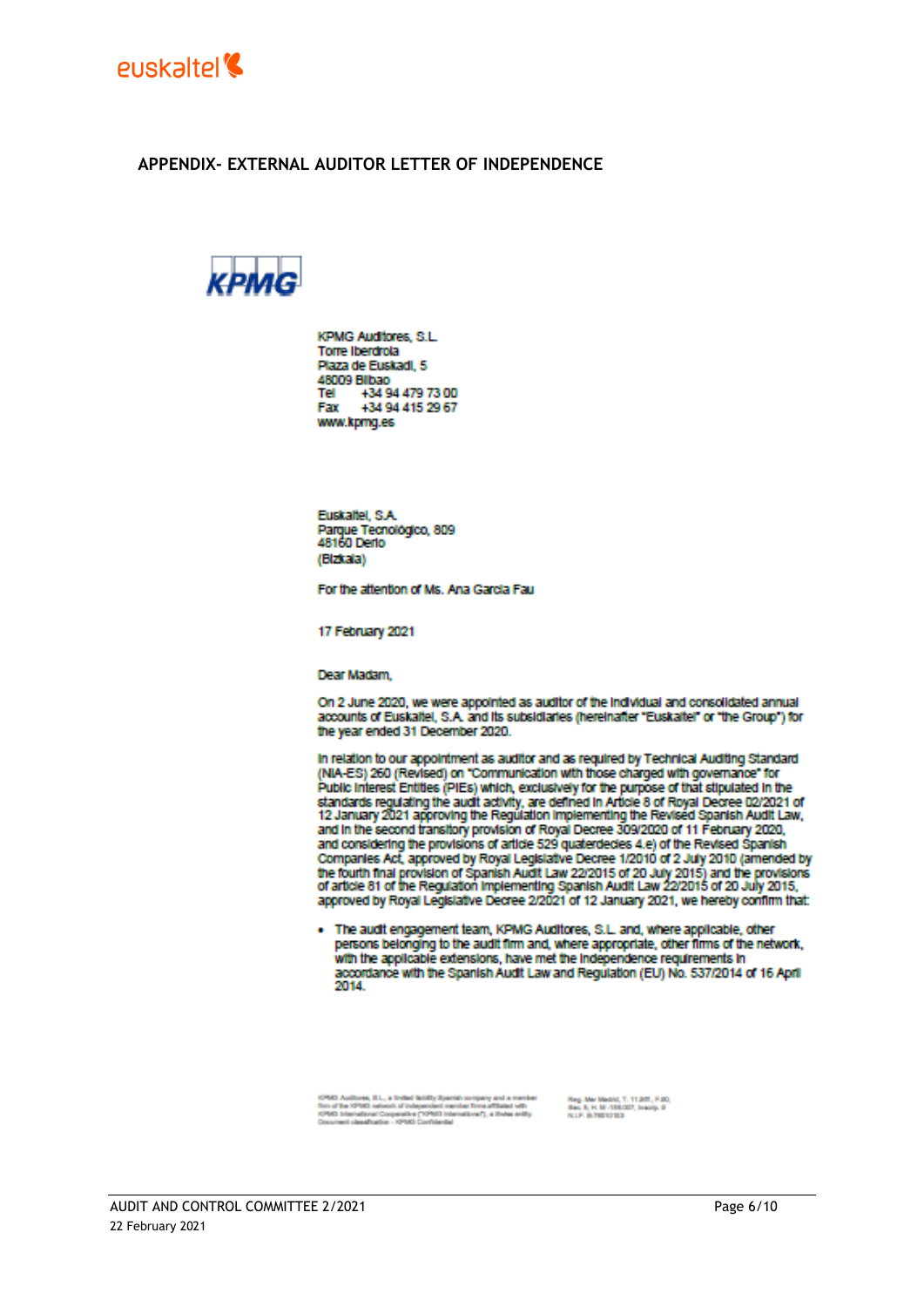



Euckaltel, 8.A.

- 
- . The fees charged by KPMG Auditores, S.L. and other firms of the same network to the entity (in euros) and its entities related by control for audit and non-audit services in the year ended 31 December 2020 are listed below, by Item, to enable your assessment of those fees in relation to our independence:

|                                                     | <b>EUSKALTEL</b><br>(the Company) | <b>Entities related</b><br>by control with<br><b>EUSKALTEL</b> | Total   | Of which<br>subject to<br>pre-approval by<br>the AC |
|-----------------------------------------------------|-----------------------------------|----------------------------------------------------------------|---------|-----------------------------------------------------|
| Audit services performed<br>under Spanish Audit Law | 124,000                           | 75,000                                                         | 199,000 |                                                     |
| Other audit-related services                        | 47.500                            |                                                                | 47,500  |                                                     |
| <b>Total audit and related</b><br>services          | 171,500                           | 75,000                                                         | 246,500 |                                                     |
| Other services                                      | 14.000                            | 4,000                                                          | 18,000  | 12,000                                              |
| Total professional<br>services                      | 185,500                           | 79,000                                                         | 264,500 | 12,000                                              |

"Other audit-related services" include services for the limited review of the Consolidated Summary Interim Financial Statements at 30 June 2020 amounting to Euros 45,000, and reports on covenants amounting to Euros 2,500.

The services rendered to the entity and its parties related by control included in this<br>heading are not required to be performed by the auditor, but it is common market practice that they are, generally assurance services based on defined standards (assurance, agreed-upon procedures or local regulatory standards) which conform to regulatory requirements or best market practices. We confirm that:

- These are not services prohibited by article 5.1 of the REU.
- We are not involved in the decision-taking of the entity engaging the service.
- Based on the contents and regulation of the services, no threat to the auditors' Independence has been identified.

"Other services" provided to Euskaltel reflect assurance services under ISAE 3000 of the Non-Financial Information Statement (NFIS) amounting to Euros 12,000.

> don d' dos next - KPMG Confidential

ä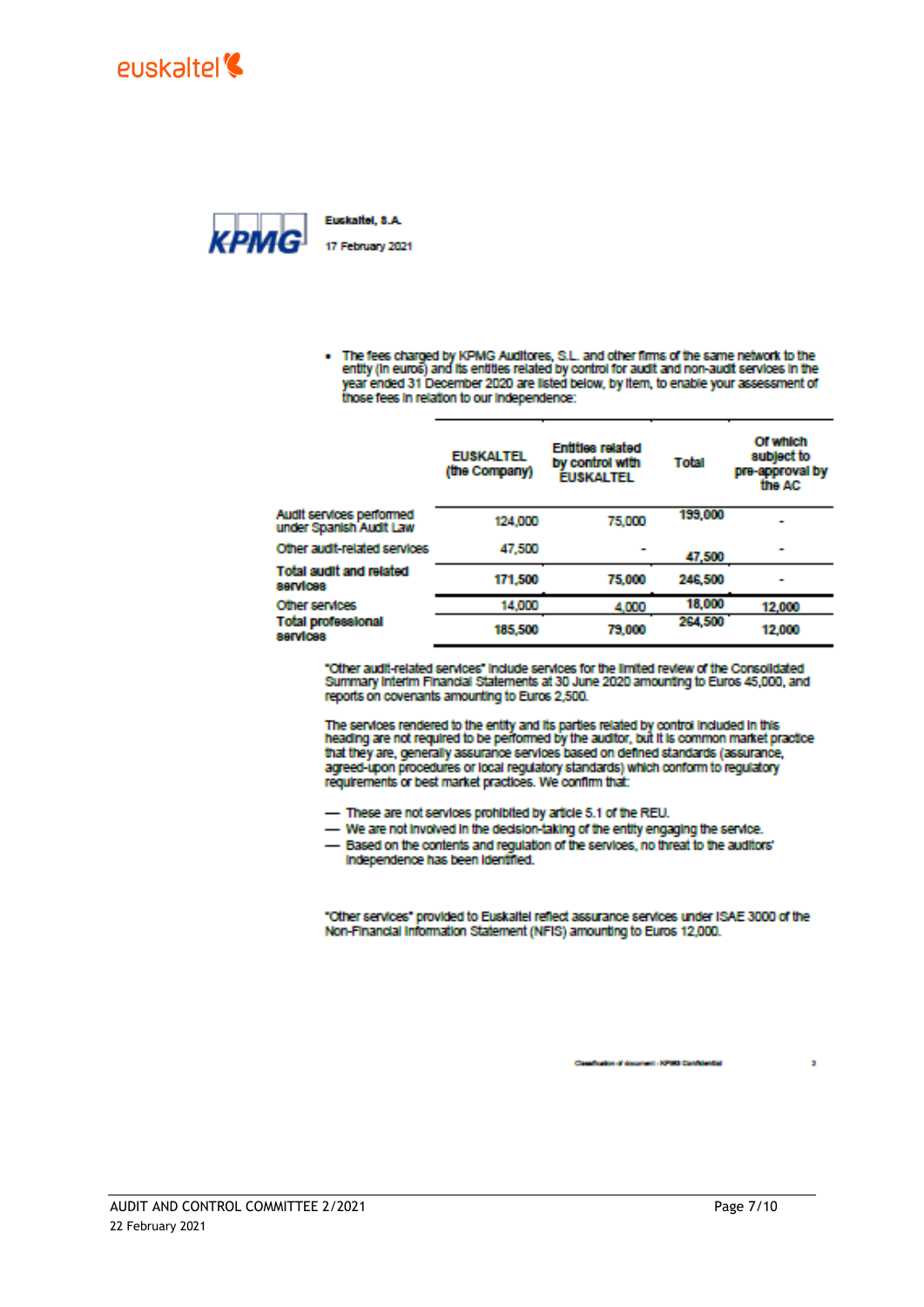



Euckaltel, 8.A.

17 February 2021

- These are not services prohibited by article 5.1 of the REU.
- We are not involved in the decision-taking of the entity engaging the service.
- To the extent that our work is based on the preparation of an assurance report, based on the criteria described in International Standard on Assurance Engagements (ISEA) 3000 and professional practice guidelines on assurance engagements for the Non-Financial information Statement drawn up by the Spanish institute of Registered Auditors (ICJCE), on non-financial metrics of the NFIS, which are not within the scope of the audit work or intended to serve as a basis for the preparation of the financial statements and other accounting documents, no significant threat of self-assessment has been identified.
- A self-interest threat has been identified due to the existence of a common financial Interest deriving from the fact that the volume of fees is of such significance for the auditor, or that the service could have such a relevant impact for the audited entity, that it could cause an intimidation threat. This threat has been evaluated as nonsignificant because the fees are not material for any of the parties, they have no contingent component and there is no business relationship or common economic Interest

Additionally, "Other services" include agreed-upon procedures reports in relation to a contract between the subsidiaries RCable and Telecable Telecomunicaciones S.A. and Telefónica de España S.A.U. for an amount of Euros 2,000 and Euros 4,000, respectively.

- These are not services prohibited by article 5.1 of the REU.
- We are not involved in the decision-taking of the entity engaging the service.
- To the extent that our service consists of identifying, based on the procedures described in International Standard on Related Services (ISRS) 4400, the average number of subscribers to two television channels for the certified report to Telefonica SAU, and in no case have calculations or estimates of the rights or obligations of this population been made that could serve as a basis for the preparation of the financial statements and other accounting documents, no significant threat of self-assessment has been identified
- A self-interest threat has been identified due to the existence of a common financial interest deriving from the fact that the volume of fees is of such significance for the auditor, or that the service could have such a relevant impact for the audited entity. that it could cause an intimidation threat. This threat has been evaluated as nonsignificant because the fees are not material for any of the parties, they have no contingent component and there is no business relationship or common economic Interest

The fees charged to the rest of the entities related to the Company (in pounds sterling) during the year ended 31 December 2020 by firms of the KPMG Auditores, S.L. network

CaseRodon d'Ancorest - KPM3 Candidationi

×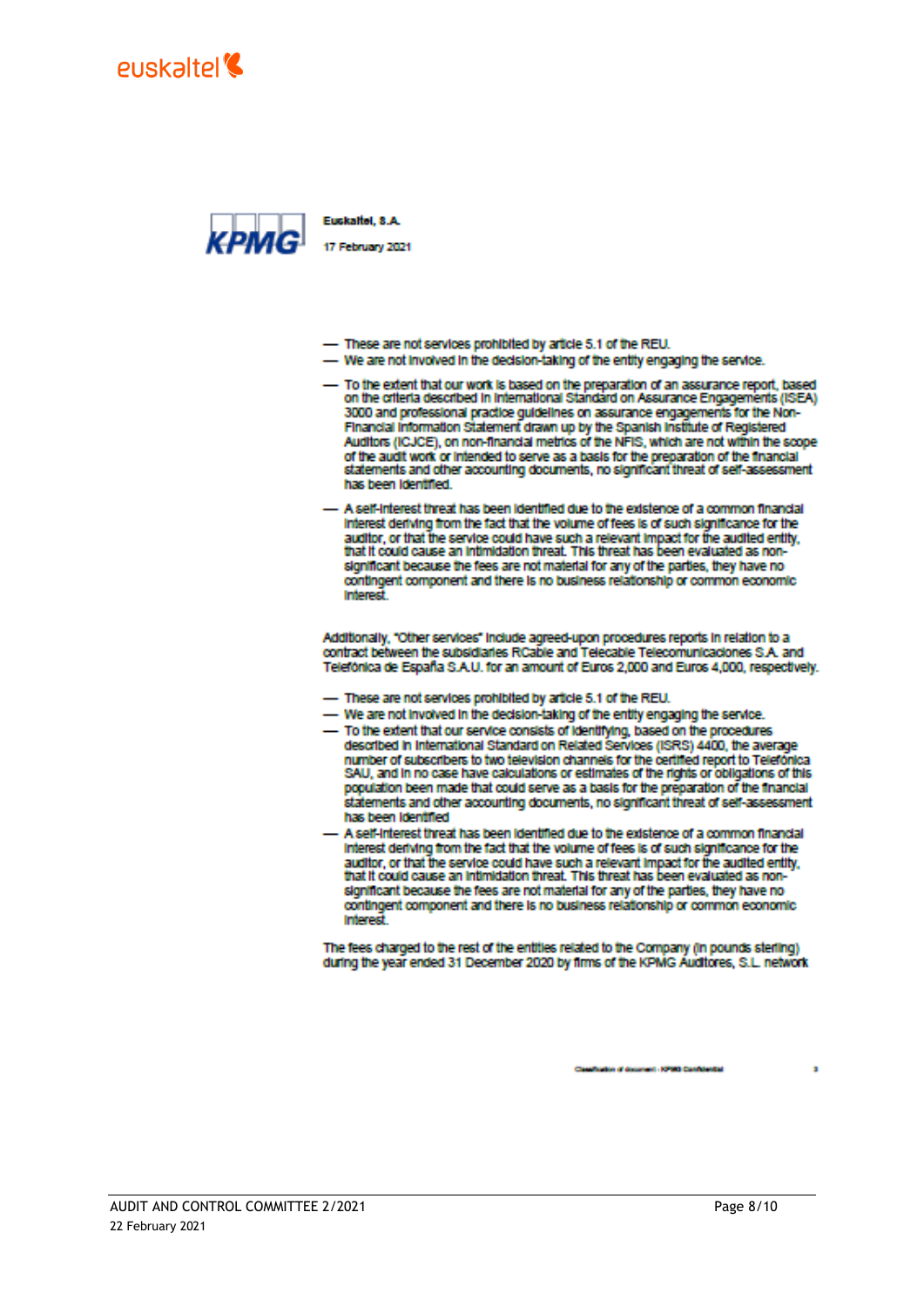



Euckaltel, S.A.

are listed below, by item, to enable your assessment of those fees in relation to our Independence:

#### **Related entities**

| Audit services                                    | 219,000 |
|---------------------------------------------------|---------|
| Other audit-related services                      | 68,800  |
| <b>Total audit and related</b><br><b>sarvices</b> | 287.800 |

"Other audit-related services" include services for the limited review of the Consolidated Summary Interim Financial Statements of Zegona Communications PLC at 30 June 2020 and 30 November 2020.

The services rendered included in this heading are not required to be performed by the auditor, but it is common market practice that they are, generally assurance services<br>based on defined standards (assurance, agreed-upon procedures or local regulatory standards) which conform to requiatory requirements or best market practice. We confirm that:

- These are not services prohibited by article 5.11 of the REU in the UK.
- We are not involved in the decision-taking of the entity engaging the service.
- Based on the content and regulation of the services, no threat to the auditors' Independence has been identified.

Our Firm has implemented in-house policies and procedures designed, as described in section 3 of KPMG Auditores, S.L.'s 2020 Transparency Report available at

<sup>1</sup> The services provided in the UK have been analysed in accordance with Regulation (EU) No 537/2014 of 16 April 2014, taking<br>Into account that the UK was an EU member state during the period covered by this confirmation.

Cassflusion of document - KPMG Confidential

k